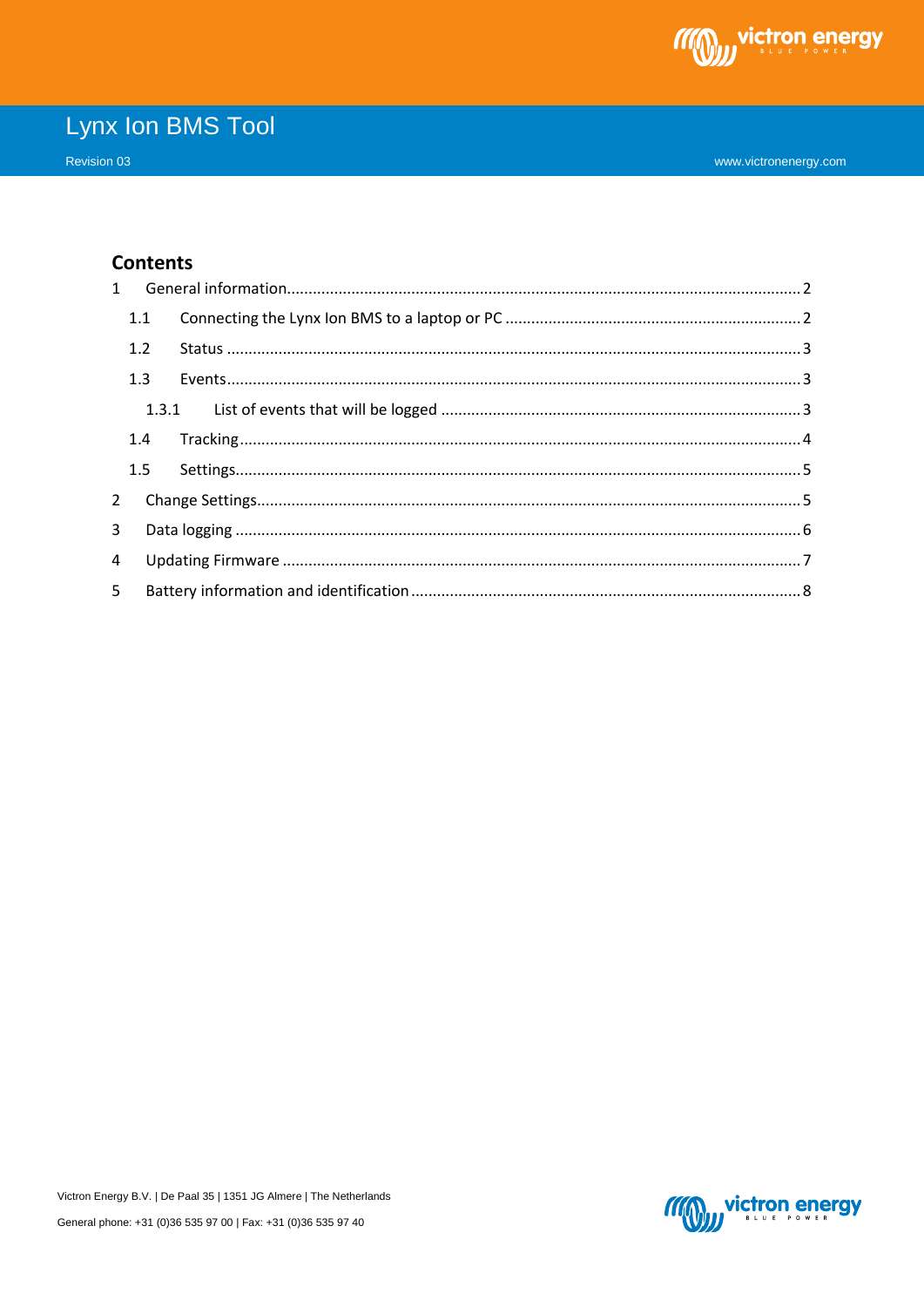## <span id="page-1-0"></span>**1 General information**

With the Lynx Ion BMS tool it is possible to read all the inside information from the battery systems. This information contains all the individual cell voltages, temperatures, current etc.

The Lynx Ion BMS tool is only supported by windows 7 or 10 operating systems. When problems with starting the tool, check if your .NET Framework is up to date.

### <span id="page-1-1"></span>**1.1 Connecting the Lynx Ion BMS to a laptop or PC**

The Lynx Ion BMS tool has to be used in combination with a CAN to USB interface. Supported are the Victron Energy CANUSB interface, Kvaser, PEAK-System PCAN-USB and the MG USB CAN interface.

- IO connections Start button  $0<sub>08-8</sub>$ **Battery connections** Chargers and loads **BMS** AUX. connections CAN-Bus CAN-Bus
- 1. Connect the CAN to USB interface to the BMS CAN-Bus of the Lynx Ion BMS.

- 2. Connect the USB to the laptop or PC and start the Lynx Ion BMS Tool. The tool will recognize the CAN to USB interface automatically and will connect to the system. When more than one interface active, select the corresponding interface.
- 3. Make sure you turn on the Lynx Ion BMS.

When necessary the firmware of the Lynx Ion BMS and batteries will be updated.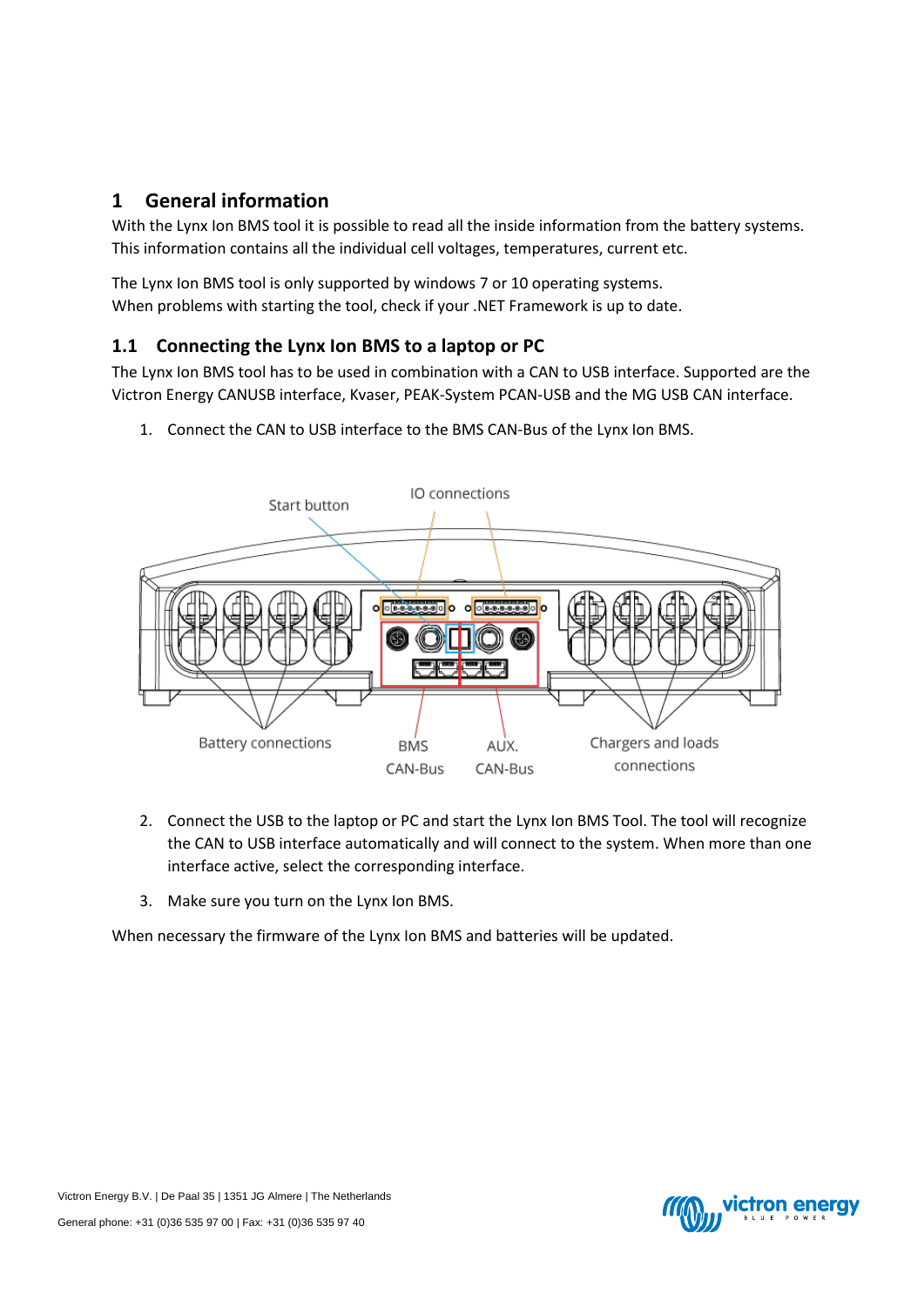### <span id="page-2-0"></span>**1.2 Status**

The main status of the system is shown in the status screen.



Detailed information will pop up by moving the cursor over the different widgets.

### <span id="page-2-1"></span>**1.3 Events**

The Lynx Ion BMS stores event information with daily reports and special events that occurred, this information can be read and saved. To save the information click with the right mouse button on a random message and a popup will appear with the option "Save to file..."

#### <span id="page-2-2"></span>**1.3.1 List of events that will be logged**

Event logging list:

- Daily reports will be stored with the following information:
	- o Uptime, energy charged, energy discharged, average cell temperature, highest cell voltage, lowest cell voltage, highest cell temperature, lowest cell temperature.
- Information events.
- Failsafe events (=main contactor open).

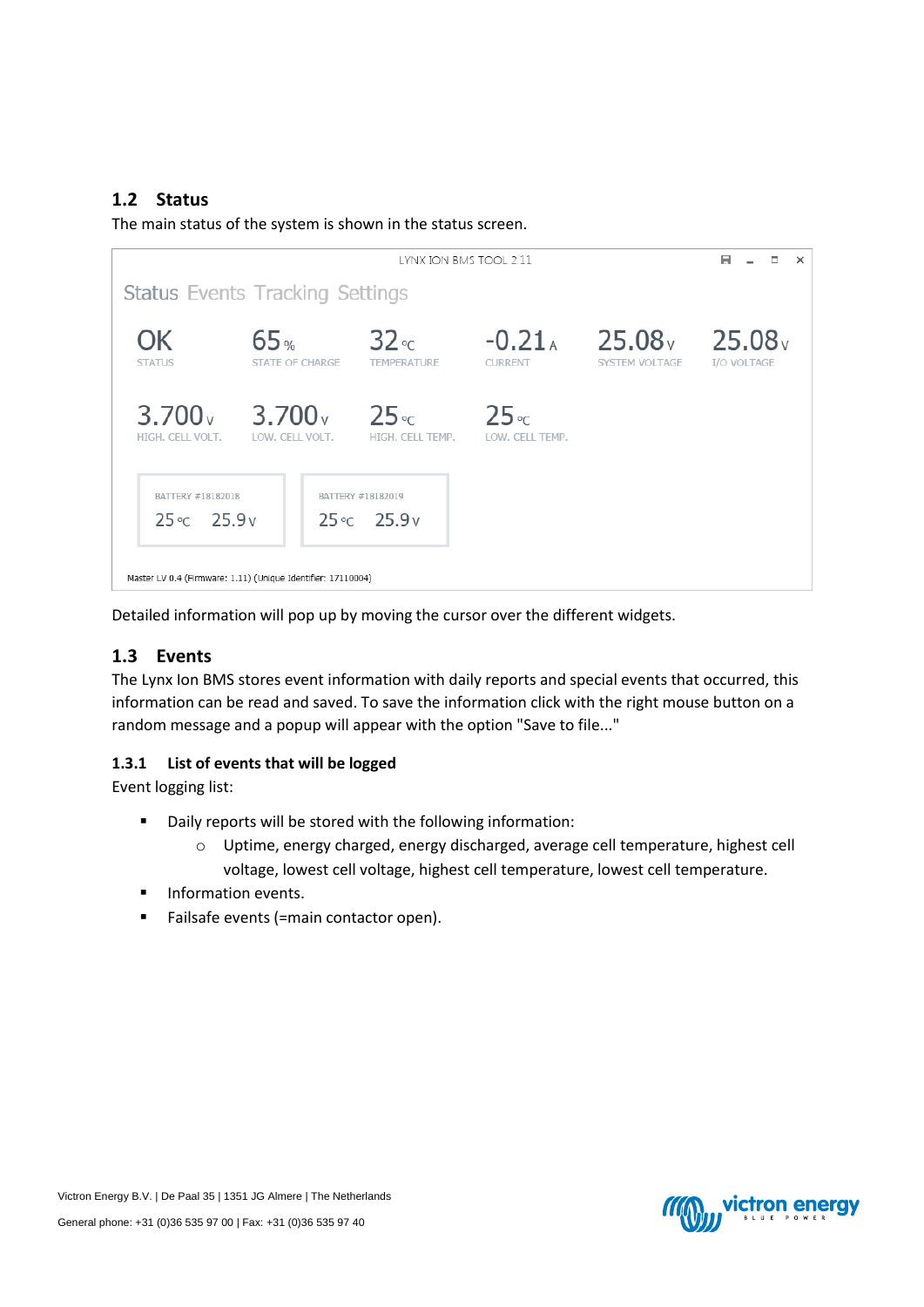### <span id="page-3-0"></span>**1.4 Tracking**

The Lynx Ion BMS keeps track of the following values:

- Uptime (minutes)
- Discharge since last full charge (Ah)
- Highest ever discharge (Ah)
- Total discharge (Ah)
- Number of times fully charged
- Number of times fully discharged
- Total energy charged (kWh)
- Total energy charged today (kWh)
- Total energy discharged (kWh)
- Total energy discharged today (kWh)
- Highest ever system voltage (V)
- Lowest ever system voltage (V)
- Highest ever cell voltage (mV)
- $\bullet$  Highest ever cell voltage today (mV)
- Lowest ever cell voltage (mV)
- Lowest ever cell voltage today (mV)
- Highest ever cell temperature (°C)
- Highest ever cell temperature today (°C)
- Lowest ever cell temperature (°C)
- Lowest ever cell temperature today (°C)
- Average cell temperature (°C)
- Average cell temperature today (°C)

This tracking information can be cleared on request.

LYNX ION BMS TOOL 2.11

H.  $\Box$   $\times$ 

# Status Events Tracking Settings

### Uptime Discharge since last full charge Highest ever discharge Total discharge Number of times fully charged Number of times fully discharged Total energy charged Total energy discharged Highest ever system voltage Lowest ever system voltage Highest ever cell voltage Lowest ever cell voltage Highest ever cell temperature Lowest ever cell temperature Average cell temperature

0 minutes (today 0 minutes) 140.00 Ah 140.00 Ah 0.00 Ah  $\theta$  $\Omega$ 0.00 kWh (today 0.00 kWh) 0.00 kWh (today 0.00 kWh) 25.08 V 25.08 V 4000 mV (today 4000 mV) 3700 mV (today 3700 mV) 25 °C (today 25 °C) 25 °C (today 25 °C) 25 °C (today 25 °C)

Refresh

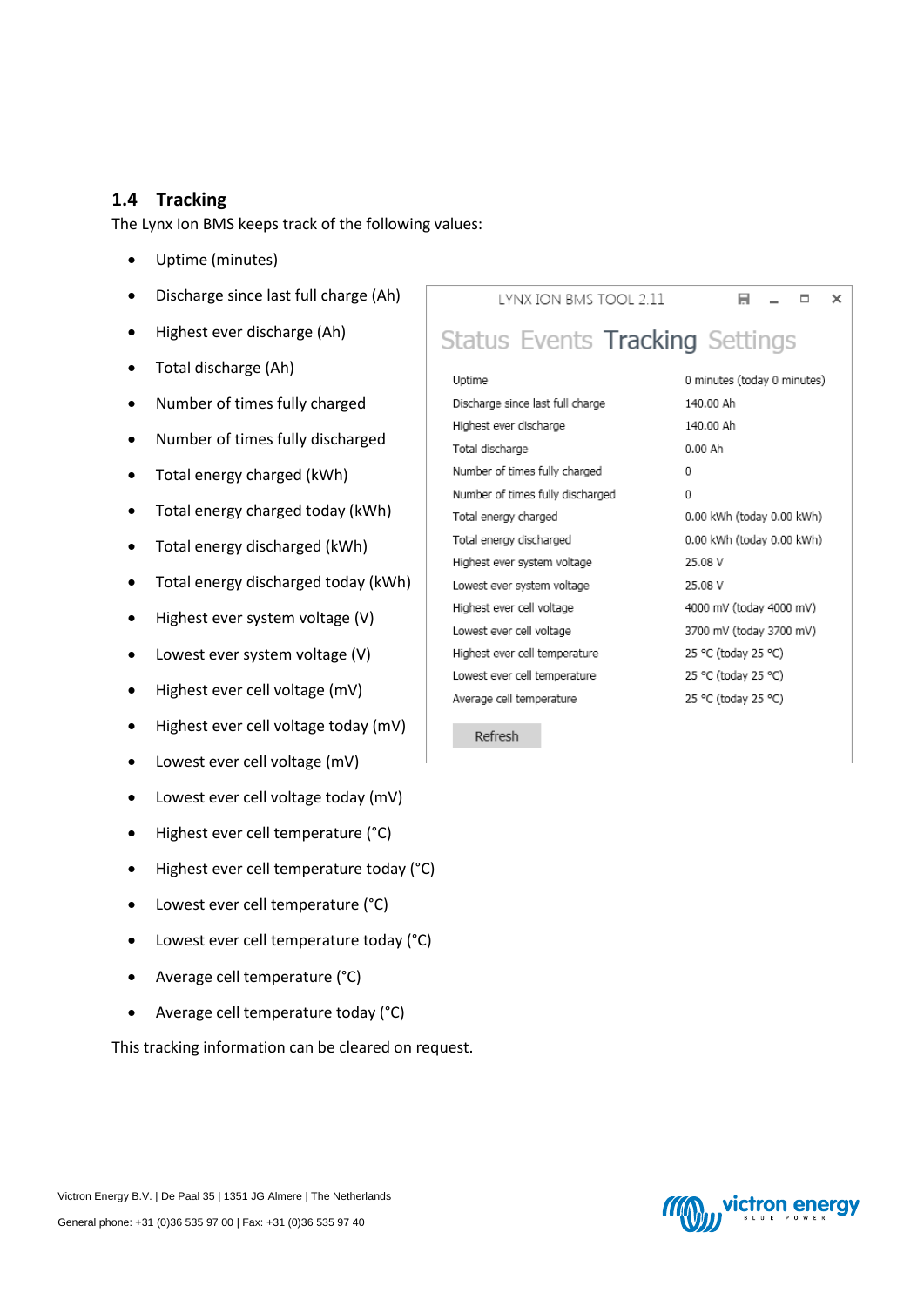### <span id="page-4-0"></span>**1.5 Settings**

It is possible to change settings of the Lynx Ion BMS. For example set the number of batteries in series and in parallel. After settings have been changed a reboot of the Lynx Ion BMS is required.

| LYNX ION BMS TOOL 2.11<br>н<br>о<br>$\times$ |                                              |                                       |                 |  |  |  |  |  |
|----------------------------------------------|----------------------------------------------|---------------------------------------|-----------------|--|--|--|--|--|
| Status Events Tracking Settings              |                                              |                                       |                 |  |  |  |  |  |
| Battery strategy                             | Default<br>$\overline{\mathbf{v}}$           | System voltage calibration offset     | $+ -$<br>0.0000 |  |  |  |  |  |
| External CAN bus protocol                    | Victron Energy<br>$\overline{\phantom{a}}$   | System voltage calibration multiplier | 1.0000          |  |  |  |  |  |
| Parallel SOC Synchronization                 | Disabled<br>$\overline{\phantom{a}}$         | I/O voltage calibration offset        | 30.0000         |  |  |  |  |  |
| Interlock/Emergency enabled                  | No<br>$\overline{\phantom{a}}$               | I/O voltage calibration multiplier    | 1.0000          |  |  |  |  |  |
| Invert charge allowed relay                  | No<br>$\overline{\phantom{a}}$               | Current calibration offset            | $-30.0000$      |  |  |  |  |  |
| Invert charge allowed signal                 | $\cdot$<br>No                                | Current calibration multiplier        | 0.9989<br>-- -  |  |  |  |  |  |
| Invert discharge allowed relay               | No<br>$\overline{\mathbf{v}}$                |                                       |                 |  |  |  |  |  |
| Invert discharge allowed signal              | No<br>$\cdot$                                |                                       |                 |  |  |  |  |  |
| Number of batteries in series                | $\pm$<br>0<br>$\overline{\phantom{a}}$       |                                       |                 |  |  |  |  |  |
| Number of batteries in parallel              | $\pm$<br>0<br>$\sim$                         |                                       |                 |  |  |  |  |  |
| Start up when charger is detected            | Yes<br>$\overline{\phantom{a}}$              |                                       |                 |  |  |  |  |  |
| Auto-shutdown condition                      | Almost discharged<br>$\overline{\mathbf{v}}$ |                                       |                 |  |  |  |  |  |
| Auto-shutdown idle threshold                 | 1%<br>$+ -$                                  |                                       |                 |  |  |  |  |  |
| Auto-shutdown idle time                      | $+ -$<br>600 minutes                         |                                       |                 |  |  |  |  |  |
| Programmable relay behavior                  | Configure                                    | Apply                                 |                 |  |  |  |  |  |
|                                              |                                              |                                       |                 |  |  |  |  |  |

## <span id="page-4-1"></span>**2 Change Settings**

For changing settings of the Lynx Ion BMS it is required to have a fully operating system connected to the PC / laptop by a USB CAN Interface. The software is only supported by windows 7 or 10 operating systems.

The USB CAN interface has to be connected to the Battery CAN-bus. This can be done somewhere at the batteries or directly to the Lynx Ion BMS. On the Lynx Ion BMS it is one of the two left side CAN-RJ45 connectors.

Once the tool is connected, go to the tab Settings. Change the required setting and press the Apply button. Now the settings or changed and stored in the Lynx Ion BMS. Before settings become active the unit need to be restarted.

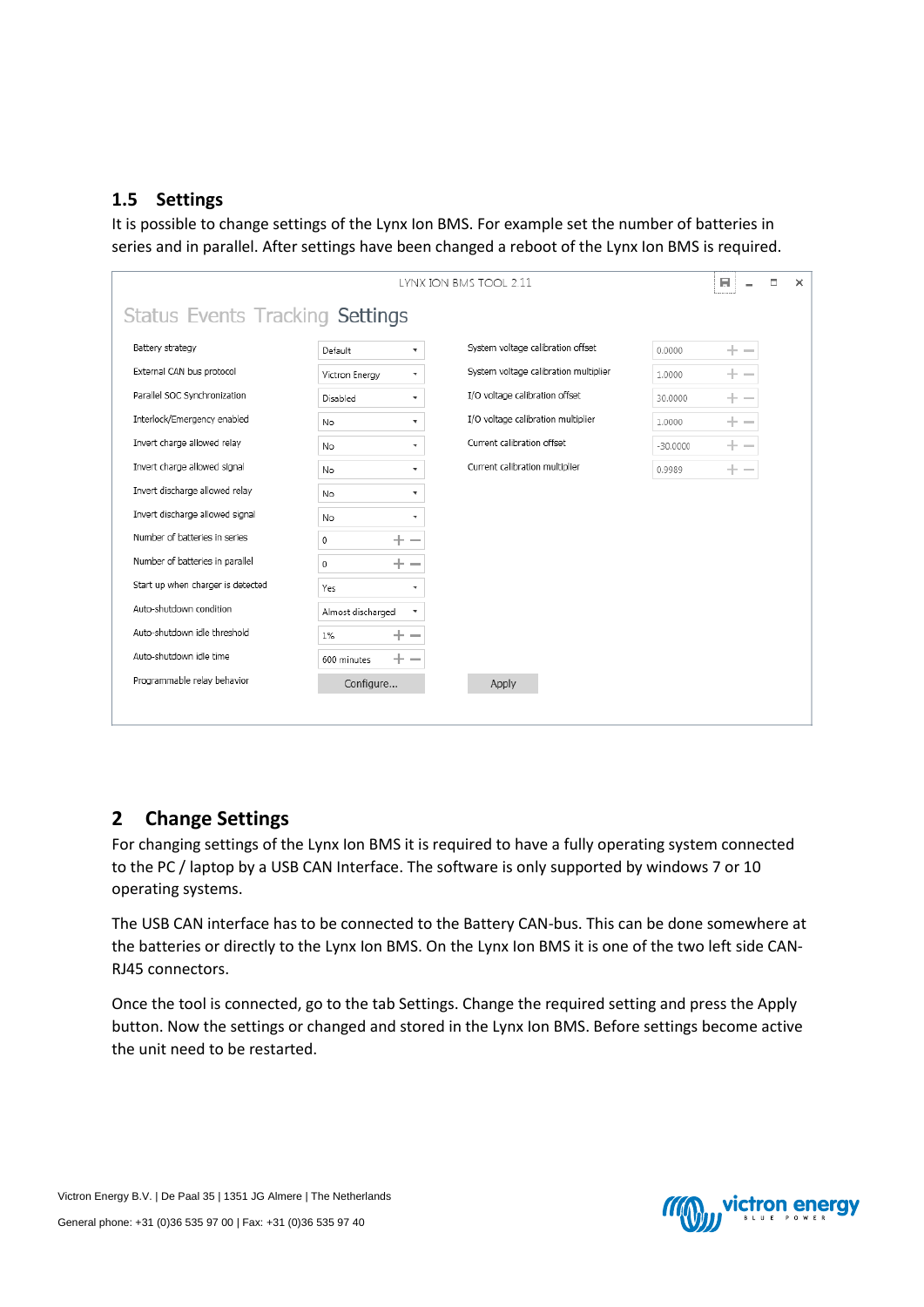## <span id="page-5-0"></span>**3 Data logging**

The data of a running system can be logged by the diagnostic tool.

To start logging click the disk icon on the right top of the diagnostic tool window. After clicking the icon will turn red which indicates that logging is in progress. This log file can be send to the service desk for analyzing.





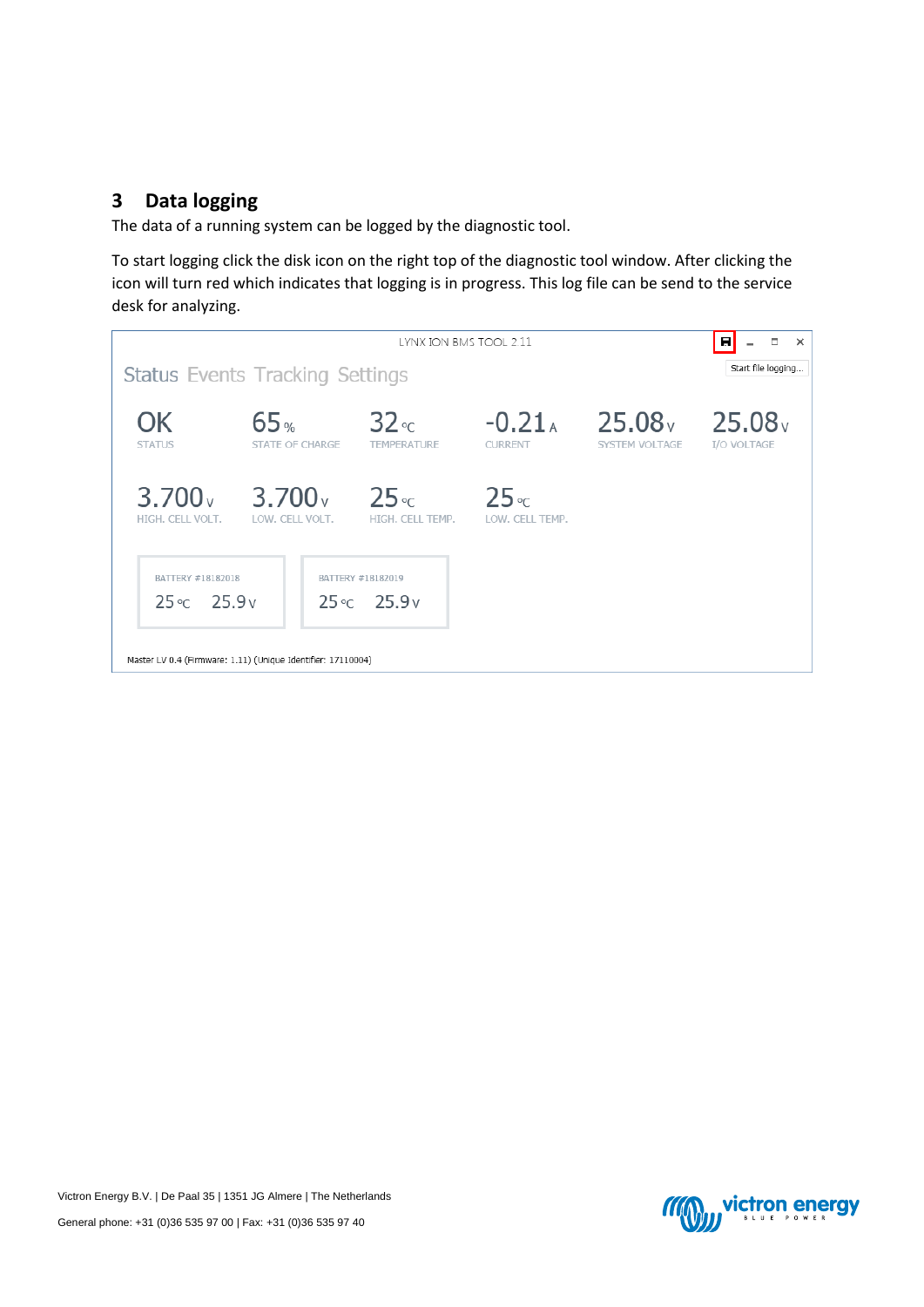## <span id="page-6-0"></span>**4 Updating Firmware**

The tool can update the firmware of the Lynx Ion BMS. It will automatically check if the Lynx Ion BMS has the latest release firmware. To check if you have the latest release of the Lynx Ion BMS tool, contact your supplier.

When there is new firmware available, the tool will ask if you want to update the Lynx Ion BMS. Always update to the latest release. When the Lynx Ion BMS already has the latest firmware release it will start directly.

**Note:** when you are going to update, the Lynx Ion BMS will shut down!

Once the firmware is updated, the Lynx Ion BMS will start automatically again. It is possible that there is a new firmware version for the batteries. The Lynx Ion BMS will update the batteries automatically, this can take a few minutes depending on the amount of batteries connected.

If the system is running with the new firmware, check if the settings are still correct. It could be possible that new settings has appeared, check and change if needed.



Victron Energy B.V. | De Paal 35 | 1351 JG Almere | The Netherlands



General phone: +31 (0)36 535 97 00 | Fax: +31 (0)36 535 97 40